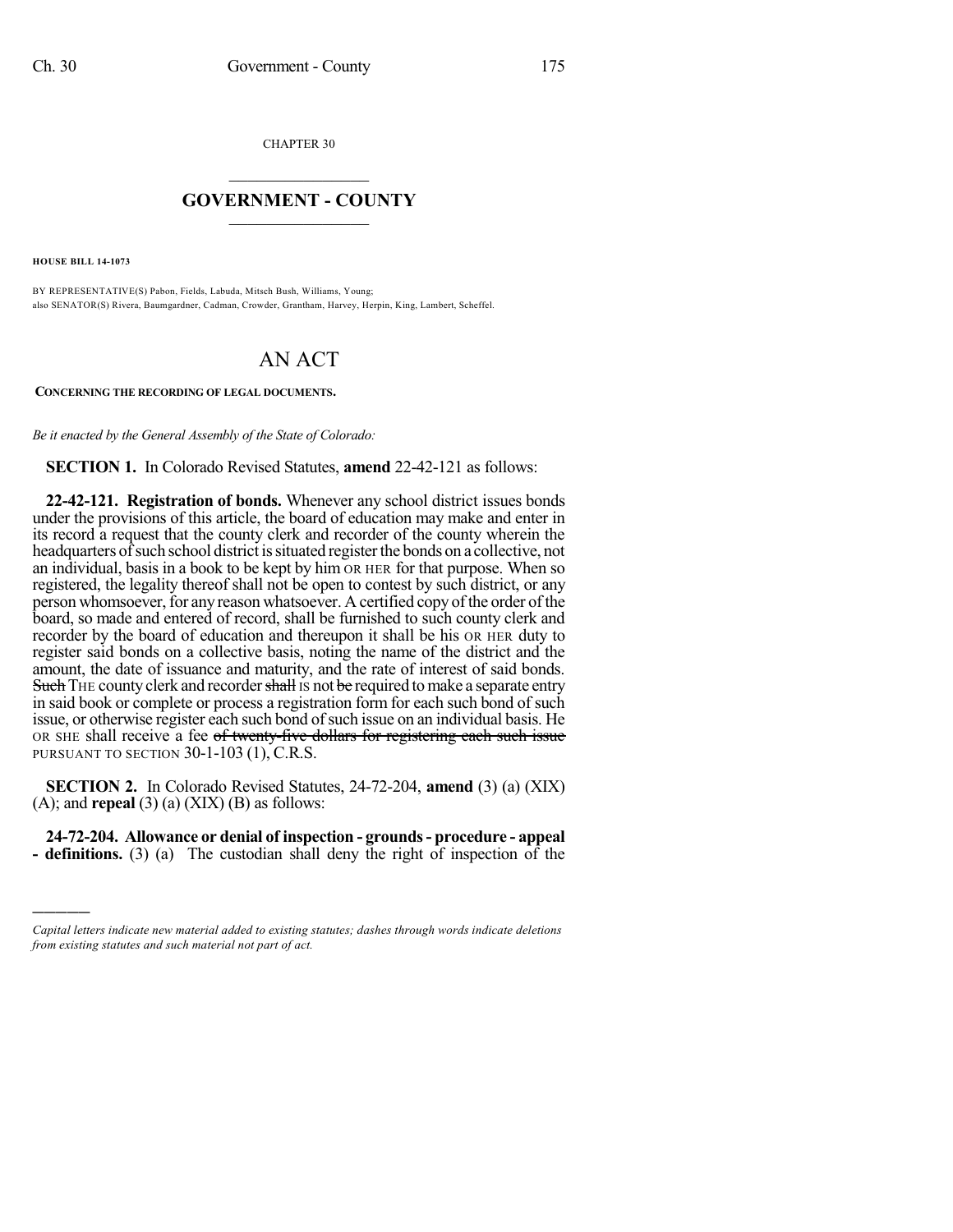following records, unless otherwise provided by law; except that any of the following records, other than letters of reference concerning employment, licensing, or issuance of permits, shall be available to the person in interest under this subsection (3):

 $(XIX)$   $(A)$  Except as provided in sub-subparagraphs  $(B)$  and  $(C)$ SUB-SUBPARAGRAPH (C) of this subparagraph (XIX), applications for a marriage license submitted pursuant to section 14-2-106, C.R.S., and, except as provided in  $sub-sub-<sub>st</sub>$  and  $(E)$  and  $(E)$  SUB-SUBPARAGRAPH  $(C)$  of this subparagraph  $(XIX)$ , applications for a civil union license submitted pursuant to section 14-15-110, C.R.S. A person in interest under this subparagraph (XIX) includes an immediate family member of either party to the marriage application. As used in this subparagraph (XIX), "immediate family member" means a person who is related by blood, marriage, or adoption. Nothing in this subparagraph (XIX) shall be construed to prohibit the inspection of marriage licenses or marriage certificates or of civil union certificates or to otherwise change the status of those licenses or certificates as public records.

(B) Any record of an application for a marriage license submitted pursuant to section 14-2-106, C.R.S., and any record of an application for a civil union license submitted pursuant to section  $14-15-110$ , C.R.S., shall be made available for public inspection fifty years after the date that record was created.

**SECTION 3.** In Colorado Revised Statutes, 25-2-110, **add** (1) (c) and (10) as follows:

**25-2-110. Certificates of death - repeal.**(1)(c) ONCE A CERTIFICATE OF DEATH HAS BEEN FILED PURSUANT TO PARAGRAPH (a) OF THIS SUBSECTION (1), A VERIFICATION OF DEATH DOCUMENT MAY BE USED BY LOCAL OFFICES OF VITAL STATISTICS AND THE OFFICE OF THE STATE REGISTRAR OF VITAL STATISTICS WHEN VERIFYING A VITAL EVENT TO A PERSON OR ORGANIZATION THAT HAS REQUESTED A VERIFICATION OF FACT-OF-DEATH. A VERIFICATION OF DEATH DOCUMENT MUST INCLUDE THE NAME AND ADDRESS OF THE DECEDENT, THE DATE OF DEATH, THE PLACE OF DEATH, THE DATE THE DOCUMENT IS FILED, THE STATE FILE NUMBER, AND THE NAME OF ANY SPOUSE OF THE DECEDENT. A VERIFICATION OF DEATH DOCUMENT IS NOT REQUIRED TO CONTAIN A SOCIAL SECURITY NUMBER OF THE DECEASED AS IS OTHERWISE REQUIRED OF A CERTIFICATE OF DEATH UNDER PARAGRAPH (a) OF THIS SUBSECTION  $(1)$ .

(10) WHENEVER IN THECOLORADO REVISED STATUTES THE TERMS "CERTIFICATE OF DEATH" OR "DEATH CERTIFICATE" ARE USED, EXCEPT AS TO THE INITIAL CERTIFICATE OF DEATH REQUIRED PURSUANT TO PARAGRAPH (a) OF SUBSECTION (1) OF THIS SECTION, THE SAME TWO TERMS INCLUDE A VERIFICATION OF DEATH DOCUMENT THAT IS CERTIFIED BY THE STATE REGISTRAR AND ISSUED PURSUANT TO PARAGRAPH (c) OF SUBSECTION (1) OF THIS SECTION.

**SECTION 4.** In Colorado Revised Statutes, 30-10-101, **amend** (2.5) (a) as follows:

**30-10-101. Offices - inspection of records - failure to comply - penalty.** (2.5) (a) In lieu of affording the right of inspection and copying set forth in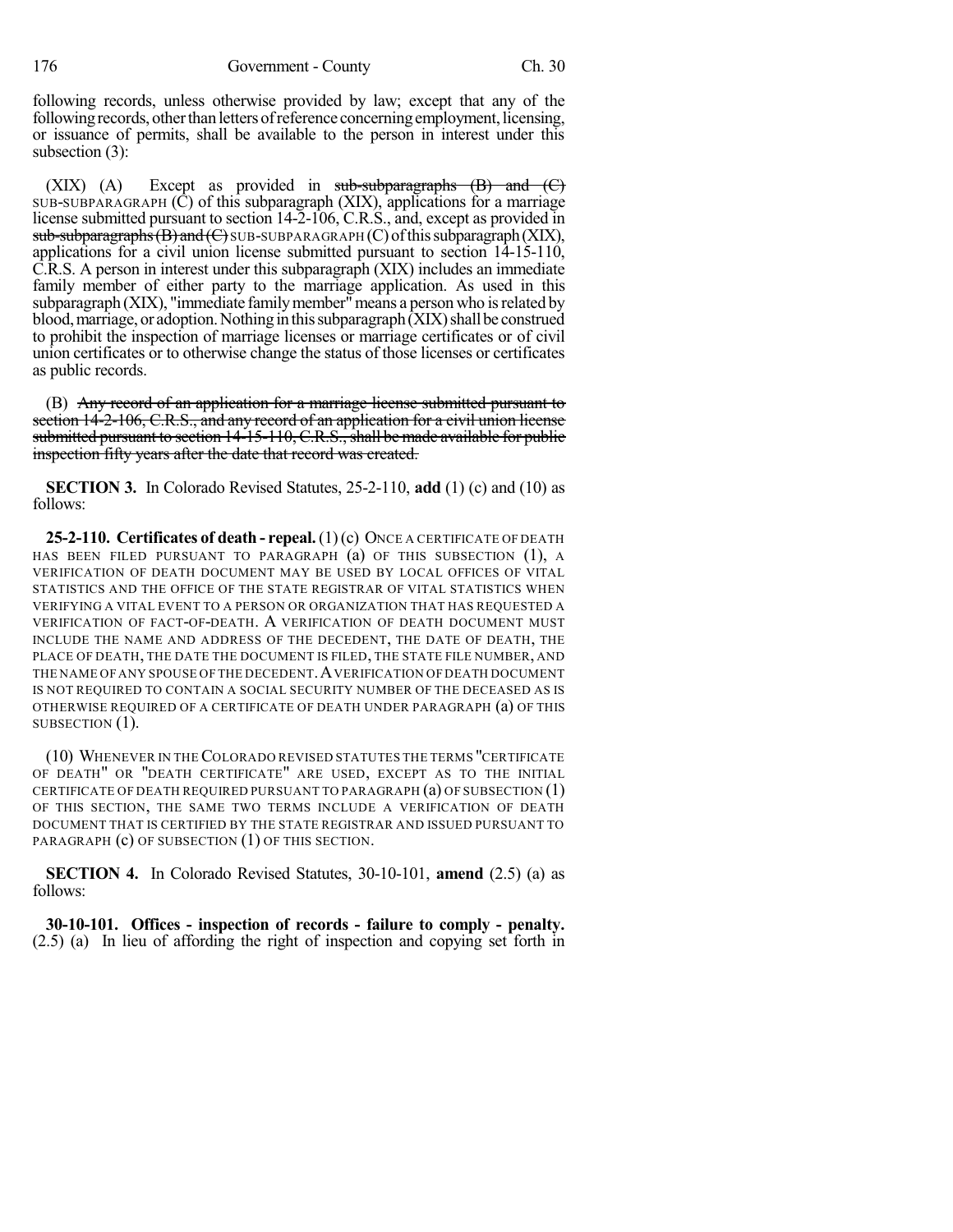subsection (2) of this section, any clerk and recorder may make available to abstractors, title insurance personnel, and others, by annual subscription and on such medium as the clerk and recorder shall determine in accordance with the provisions of section 30-10-407, a daily copy in bulk of all documents recorded and filed in such office or less than all if the clerk and recorder determines it to be feasible to sort the bulk as requested. Such bulk copy shall be available to the subscriber no later than the third business day following the date of recording or filing. The fee to be charged by the clerk and recorder for bulk copiessupplied in accordance with this subsection (2.5) shall be sufficient to cover the direct and indirect costs of production incurred by the clerk and recorder.

**SECTION 5.** In Colorado Revised Statutes, 32-1-707, **amend** (5) as follows:

**32-1-707. Order of dissolution - conditions attached.** (5) A certified copy of the order of dissolution shall be filed with the county clerk and recorder of the county or counties in which the special district is located and with the division by the clerk of the court. The costs of such filing shall be paid with remaining funds of the district.IF THERE ARE NO REMAINING FUNDS OF THE DISTRICT, THE DIVISION MAY CLAIM THE EXEMPTION FROM PAYMENT OF RECORDING FEES IMPOSED IN SECTION 30-1-103, C.R.S., AT THE TIME THE COPY OF THE ORDER IS FILED FOR RECORDING.

**SECTION 6.** In Colorado Revised Statutes, **amend** 38-31-102 as follows:

**38-31-102. Proof of death - certificate of death available - definitions.** (1) A certificate of death, A VERIFICATION OF DEATH DOCUMENT, or a certified copy thereof, of a person who is a joint tenant may be placed of record with the county clerk and recorder of the county in which the real property affected by the joint tenancy is located, together with a supplementary affidavit. The supplementary affidavit, which shall be properly sworn to or affirmed by a person of legal age having personal knowledge of the facts and having no record interest in the real property, shall include the legal description of the real property and a statement that the person referred to in the certificate was at the time of death the owner of a joint tenancy interest in the real property. When recorded, the original certificate OR VERIFICATION DOCUMENT and supplementary affidavit, or certified copies thereof, shall be accepted in all courts of the state of Colorado as prima facie proof of the death of the joint tenant. The certificate OR VERIFICATION DOCUMENT and supplementary affidavit provided for in this section may also be used to provide proof of the death of a life tenant or any other person whose record interest in real property terminates upon the death of such person to the same extent as a joint tenant as provided in this section.

(2) As used in this part 1, unless the context otherwise requires, a "certificate of death or certified copy thereof" means a certificate of death meeting AS CONSTRUED IN SECTION  $25-2-110(10)$ , C.R.S., THAT MEETS the requirements set forth in section 38-35-112 to be admitted as evidence or a copy of such a certificate of death certified by the public office that issued it.

**SECTION 7.** In Colorado Revised Statutes, **amend** 38-31-103 as follows:

**38-31-103. Proof of death - certificate of death unavailable.** If a certificate of death, VERIFICATION OF DEATH DOCUMENT, or a certified copy thereof cannot be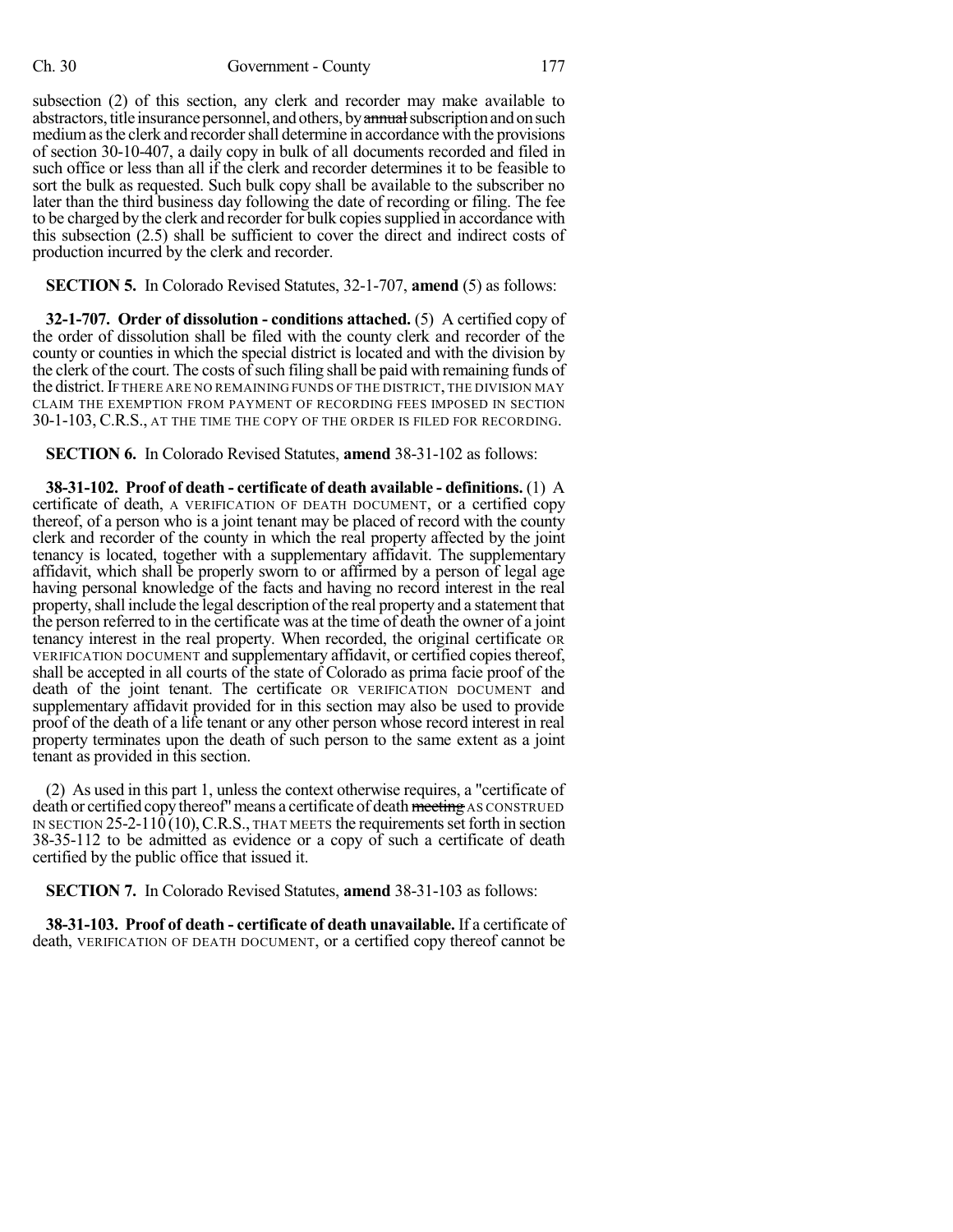procured, an affidavit properly sworn to or affirmed by two or more persons of legal age having personal knowledge of the facts and having no record interest in the real property affected by the joint tenancy may be placed of record in the office of the county clerk and recorder of the county in which the real property is located. The affidavit shall include a statement that a certificate of death, VERIFICATION OF DEATH DOCUMENT, or certified copy thereof cannot be procured, and the reason therefor, the legal description of the real property, the date and place of death of the deceased person, and a statement that the person referred to in the affidavit was at the time of death an owner of a joint tenancy interest in the real property. When recorded, the original affidavit, or a certified copy thereof, shall be accepted in all courts in the state of Colorado as prima facie proof of the death of the joint tenant and the date and place of death of the joint tenant. The affidavit provided for in this section may also be used to provide proof of the death of a life tenant or any other person whose record interest in real property terminates upon the death of the person and the date and place of death of the life tenant or other person to the same extent as a joint tenant as provided in this section.

**SECTION 8.** In Colorado Revised Statutes, **amend** 38-35-112 as follows:

**38-35-112. Certificate of death when properly recorded may be admitted as evidence.** A certificate of death OR A VERIFICATION OF DEATH DOCUMENT issued by a public official, whose apparent official duties include the keeping of records of death, of any state, territory, county, parish, district, city, town, village, province, nation, or other governmental agency or subdivision thereof or a copy of any such certificate of death OR A VERIFICATION OF DEATH DOCUMENT certified by such public official or by the county clerk and recorder of any county in the state of Colorado in whose office the same or a certified copy thereof has been recorded shall, insofar as the death may affect any interest in real property, be prima facie evidence of the death so certified and of the time and place of such death and shall be admissible in evidence in any court in the state of Colorado. Such method of proving death shall not be exclusive and nothing in this section shall be construed to prevent the proof of the death of any person in any other manner authorized by law.

**SECTION 9.** In Colorado Revised Statutes, 38-39-109, **amend** (1) (b) as follows:

**38-39-109. When release of deed of trustis recorded.**(1)(b) The county clerk and recorder shall not be required to return the original release of a deed of trust as specified in paragraph (a) of this subsection (1) if the public trustee, in his or her discretion, has released the deed of trust as specified in section 38-39-102 (1) (a) (IV),  $\sigma$  if a current address is not provided as specified in section 38-39-102 (9)(b), OR IF THE RELEASE OF DEED OF TRUST IS ELECTRONICALLY RECORDED.

**SECTION 10.** In Colorado Revised Statutes, **amend** 39-13-103 as follows:

**39-13-103. Evidence of payment of fee.** Each county clerk and recorder shall evidence payment of the documentary fee imposed in this article IN THE RECORDING ANNOTATION OR by imprinting, typing, stamping, or writing in ink on the margin or other blank portion of every document to which such fee applies the words "State Documentary Fee", the amount of documentary fee paid, and the date upon which